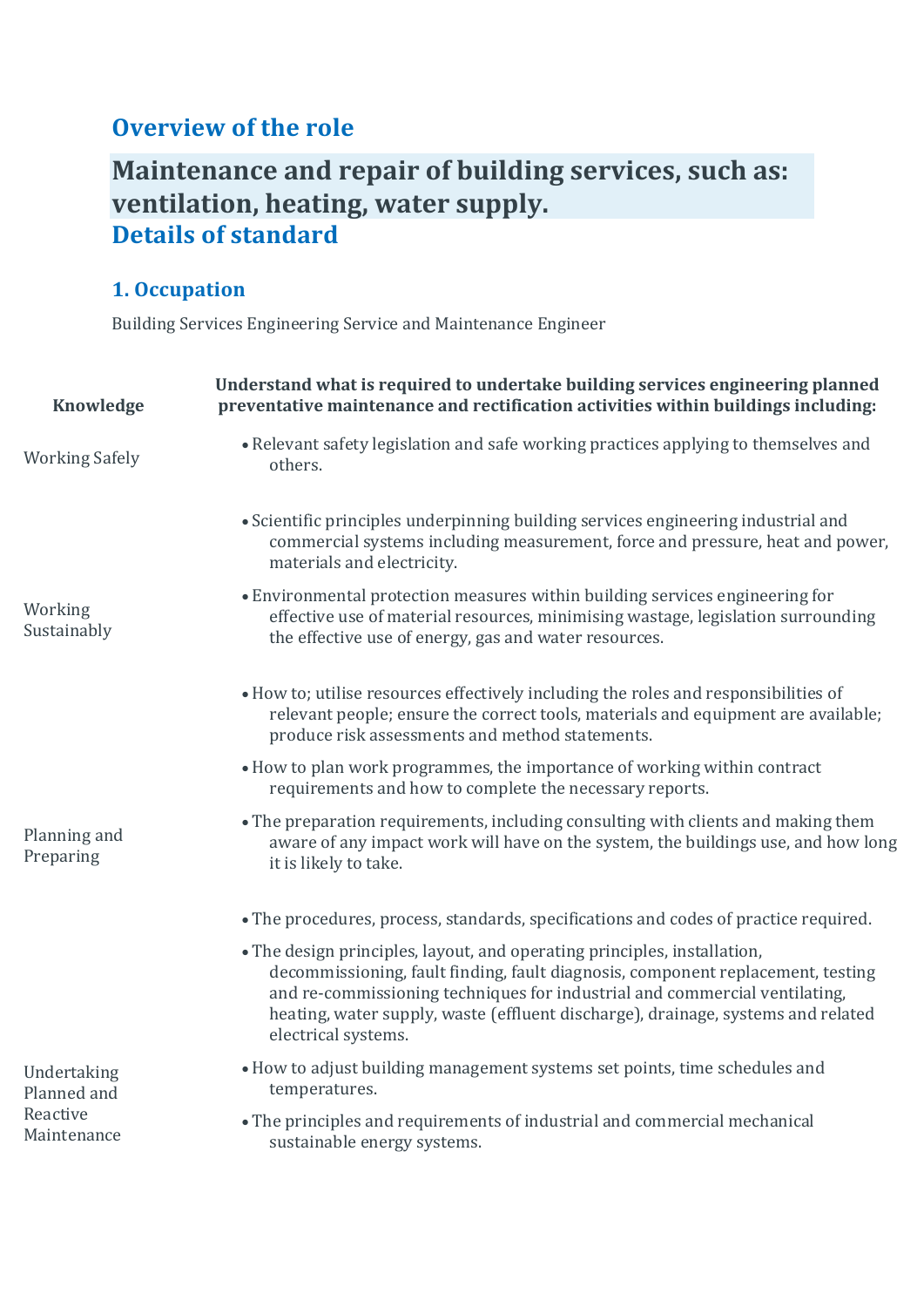### **2. Occupational profile**

Building Services Engineering makes buildings work. Service and Maintenance Engineers play a key role in planning and completing a range of maintenance work encompassing industrial and commercial building services engineering systems such as ventilating, heating, water supply, waste (effluent discharge) and drainage. This includes related electrical isolation, disconnection, reconnection and reactivation. They also complete planned preventative maintenance and undertake any required remedial repairs. In addition, they monitor and manage the operation of plant and equipment through building and energy management systems.

They ensure these systems continue to operate to their design specification. They undertake work with a high level of autonomy and require highly developed diagnostic skills, detailed knowledge of system operating principles and the ability to take responsibility for fault finding, fault diagnosis, repair and maintenance of systems, components and equipment found in industrial and commercial buildings like office blocks, shopping centres, hotels, factories, schools and hospitals.

Dealing with clients is an important aspect of Service and Maintenance Engineers work, to ensure maintenance activities are undertaken with minimum down time and impact on the buildings use.

They are able to demonstrate competence in the health and safety, communication, quality control and environmental requirements appropriate to their scope of work.

Service and Maintenance Engineers are able to work within occupied and unoccupied buildings and facilities on their own, proficiently and without supervision, in the most appropriate, efficient and economical manner. They must adhere to safe working practices without endangering themselves or others.

### **3. Requirements: Knowledge, Skills and Behaviours**

| <b>Skills</b>                                                              | Undertake building services engineering planned preventative maintenance and<br>rectification activities within buildings by:                                                                                                                                                                                                                                                                                       |
|----------------------------------------------------------------------------|---------------------------------------------------------------------------------------------------------------------------------------------------------------------------------------------------------------------------------------------------------------------------------------------------------------------------------------------------------------------------------------------------------------------|
| <b>Working Safely</b>                                                      | • Applying relevant safety legislation, codes of practice and safe working practices to<br>themselves and others.                                                                                                                                                                                                                                                                                                   |
| Planning,<br>Preparing and<br>Working                                      | $\circ$ Planning, organising and undertaking activities in ways which use resources<br>effectively to complete work, with consideration for cost, quality, time,<br>safety, security and environmental impact, within relevant legislative<br>requirements, specifications, codes of practice and industry recognised<br>practices.<br>oPreparing work areas ensuring safe access and egress for self and others is |
| Sustainably                                                                | maintained; components, tools and equipment are stored and positioned<br>safely and to allow efficient workflow.                                                                                                                                                                                                                                                                                                    |
| Undertaking and<br><b>Finishing Planned</b><br>and Reactive<br>Maintenance | • Carrying out fault finding, fault diagnosis, de-commissioning,<br>component replacement, testing and re-commissioning of existing                                                                                                                                                                                                                                                                                 |
|                                                                            |                                                                                                                                                                                                                                                                                                                                                                                                                     |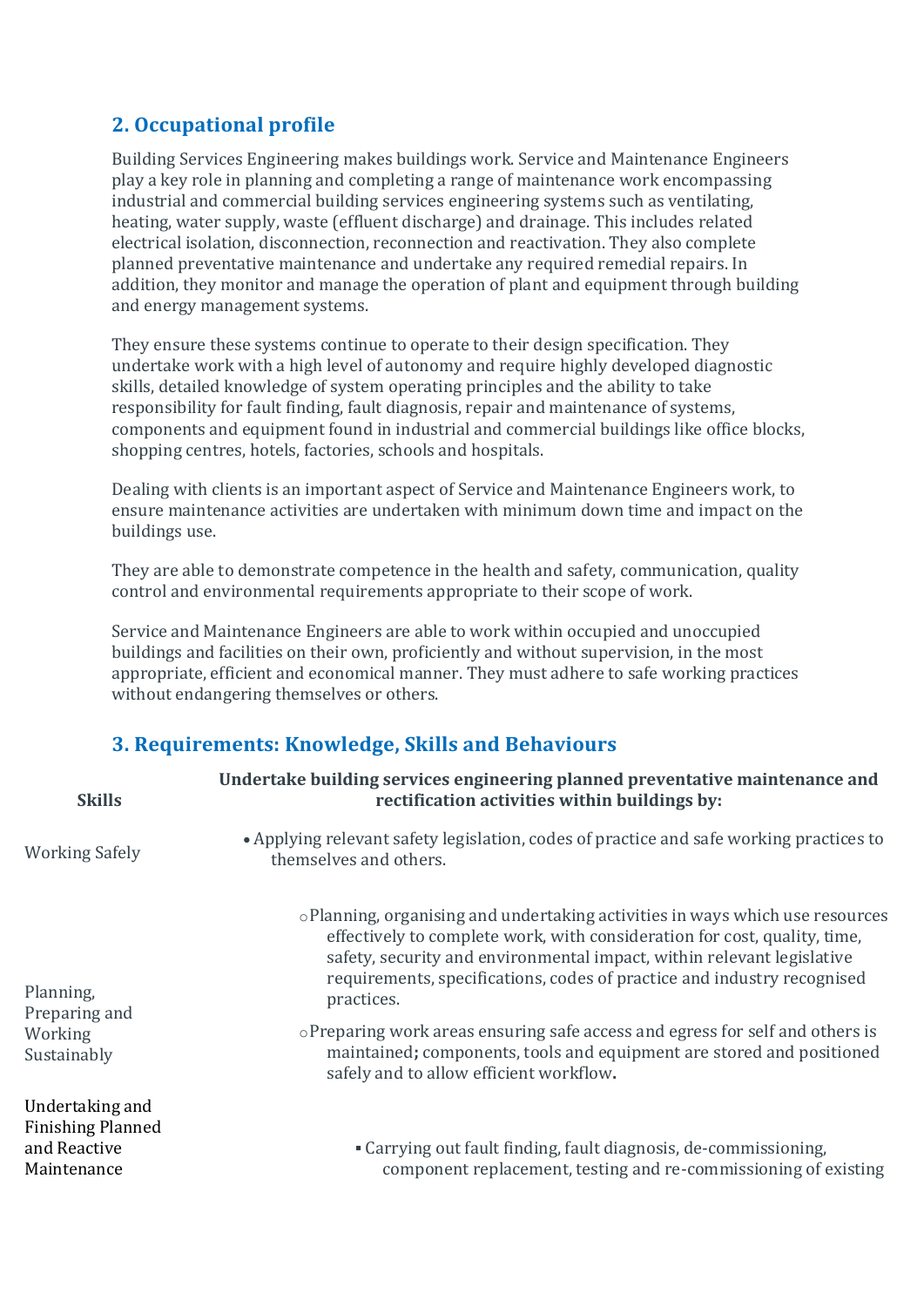|                                               | industrial and commercial ventilating, heating, water supply, waste<br>(effluent discharge), drainage, and related electrical systems.                                                                                                                               |
|-----------------------------------------------|----------------------------------------------------------------------------------------------------------------------------------------------------------------------------------------------------------------------------------------------------------------------|
|                                               | . Providing the client and contract supervisor with options for repairs,<br>replacements and improvements; and the likely impact, cost and<br>timescales for any work required that is additional to the<br>specification or contract.                               |
|                                               | • Finishing maintenance activities by; notifying the client of the work<br>undertaken, completing the necessary reports and contract related<br>processes and procedures; explaining and demonstrating how to<br>operate the system in the most energy efficient way |
| <b>Behaviours</b>                             | Undertake building services engineering planned preventative maintenance and<br>rectification activities within buildings by:                                                                                                                                        |
| Communicating<br>Effectively                  | · Using oral, written and electronic methods to communicate technical and other<br>information effectively with work colleagues, clients, service centre, contract<br>supervisors, and other members of the service and facilities team.                             |
|                                               | • Working reliably and effectively without supervision, to the appropriate<br>specifications, codes of practice and be aware of the needs and concerns of<br>others, especially where related to diversity and equality.                                             |
| <b>Working Effectively</b><br>and Efficiently | • Solving problems within their own scope of responsibility, by applying technical<br>and behavioural skills and knowledge to define the problem, identify, evaluate<br>and select alternatives and implement solutions.                                             |
| <b>Taking Responsibility</b>                  | • Accepting responsibility for their own work and actions.                                                                                                                                                                                                           |
| <b>Managing Tasks</b>                         | • Accepting, prioritising and undertaking technical and other tasks effectively.                                                                                                                                                                                     |
|                                               | • Working effectively with colleagues, the public, clients, service centre, contract<br>supervisors, and other members of the service and facilities team.                                                                                                           |
|                                               | • Managing client relationships to ensure their expectations match the agreed<br>service level and any shortfalls or changes in service level are effectively<br>communicated together with any credible solutions.                                                  |
| Working with Others                           | • Supporting the learning and development of others through activities such as<br>mentoring, and sharing professional expertise and knowledge.                                                                                                                       |
| <b>Continuing Personal</b><br>Development     | • Maintaining and enhance competence in own area.                                                                                                                                                                                                                    |
|                                               | • Exercising responsibilities in an ethical manner                                                                                                                                                                                                                   |
| <b>Working Ethically</b>                      | • Promoting the image of the business to others                                                                                                                                                                                                                      |
|                                               |                                                                                                                                                                                                                                                                      |